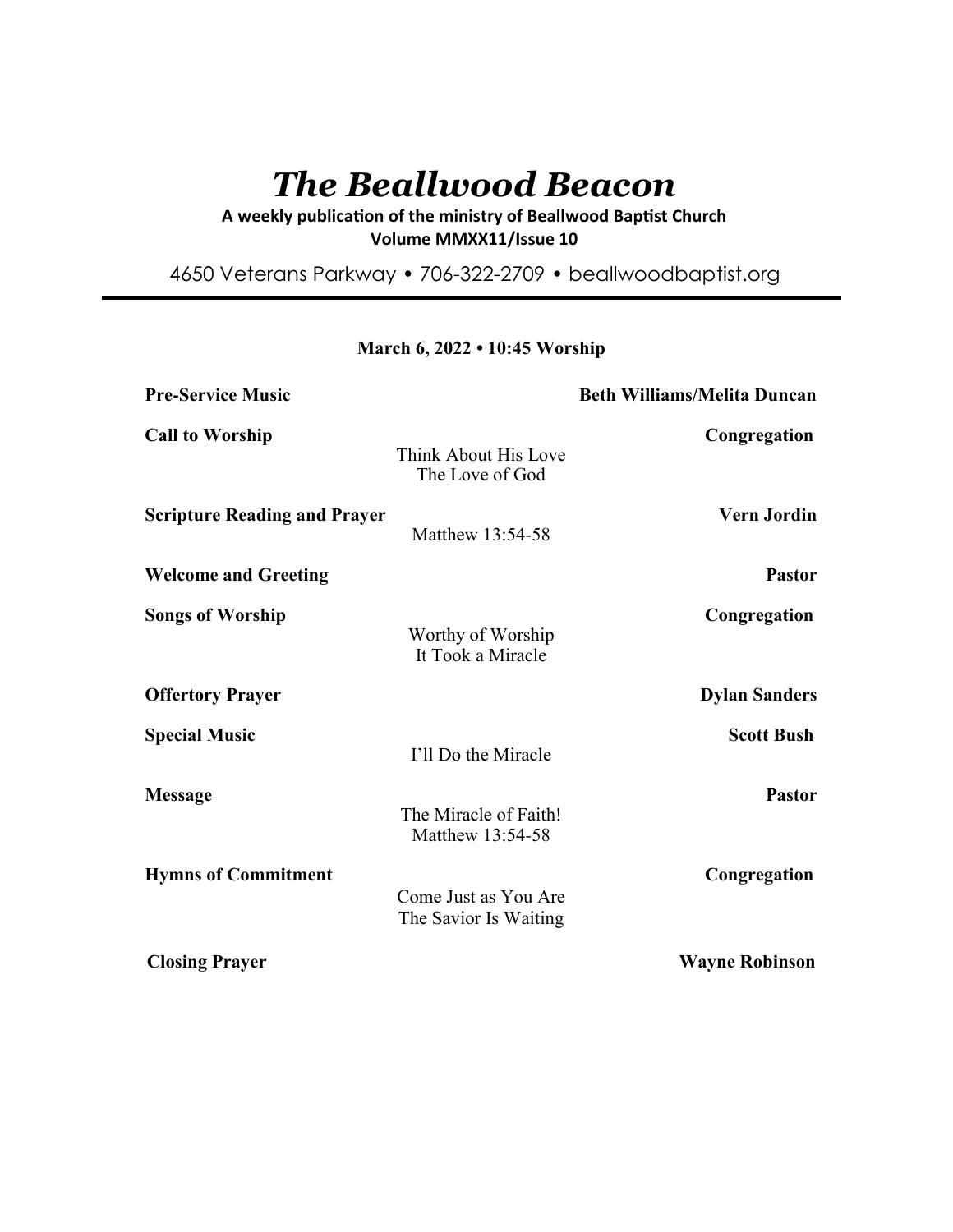#### **Ministerial Staff:**

**Billy F. Duncan** *Senior Pastor*  706-718-2260

## **Dylan Sanders**

Associate Pastor Family/Student Ministry 706-773-5772

**Scott Bush**  Interim Music Minister

**Vern Jordin** *Minister to Sr. Adults 706-615-5212* 

# **Jason Chuong**

*Vietnamese Mission Pastor* 

#### **Amy Miles** *Preschool/Children's*

*Director* 

**For the Record:**  February 27, 2022

#### **2/27/22 Bible Study**

SS Enrolled: 228 Attendance: 119 Visitors: 6

# **Financial Statistics**

2022 Monthly Budget Needs: \$52,358.66

February: General Offering: \$69,204.49

General Offering: February 27: \$6,728.10

2022 Giving to Capital Improvements Fund: \$725.00

# *From the Pastor's Heart*

 The Church is to be a witness to the world! Jesus departed to His Father, and his closing words were a reminder then and today of why the Church exists. John reminds us in John 20 that Jesus said, that as the Father sent Him, He was sending his followers. Making Christ known and being His witnesses to the lost are the compelling call of the Church. We cannot forget, we cannot neglect, and we cannot ignore this heavenly calling.

 G.R.O.W. Outreach will be launched again this spring. It is our goal to train and get our teams ready. Training is taking place on Sunday afternoons at 5:00 in the office complex. We need several more team leaders, and if you sense the call and desire to give leadership to a team, please let me know. The dynamic of G.R.O.W. is that it asks only one night of outreach per month for each team. We started our training this past Sunday and will continue today. We are also preparing to train on Monday, March 14, in office complex and Tuesday, March 15, in fellowship hall, at 6:00 each night. May I encourage our church family to make a commitment to be part of one of the G.R.O.W. teams.

 As we prepare for G.R.O.W., I will be preaching during the month of March on our commitment to outreach as follows: Sunday, March 6, "The Miracle of Faith" from Matthew 13:54-58, focusing on the power of faith; Sunday, March 13, "You Shall Be My Witnesses" from Acts 1:4-11, focusing on our call to be witnesses; Sunday, March 20, "Jesus Must Be Our Focus" from John 12:32-36, focusing on Jesus being the main commitment in all that we do as a body; and then Sunday, March 27, "What is Your Aim?" from 2 Corinthians 5:9-11, focusing on what it is that we are aiming for as a believer and as a church. Each message is to challenge us as a church family to make sharing our faith and being a faithful witness a priority. One of our great needs is to build a culture of evangelism in the life of Beallwood.

 May I encourage our church family to remember our partnership with Allen Elementary; there is an insert in today's Beacon that provides insight about the different needs. Please remember March 26 as we prepare along with the Columbus Baptist Association to engage in "Crossover 907." We need more volunteers. Please go on the website for Crossover 907 and register your attendance, or call the church office. Praying for the Lord to work in our hearts and lead us to the throne of grace as we gather for worship.

Brother Billy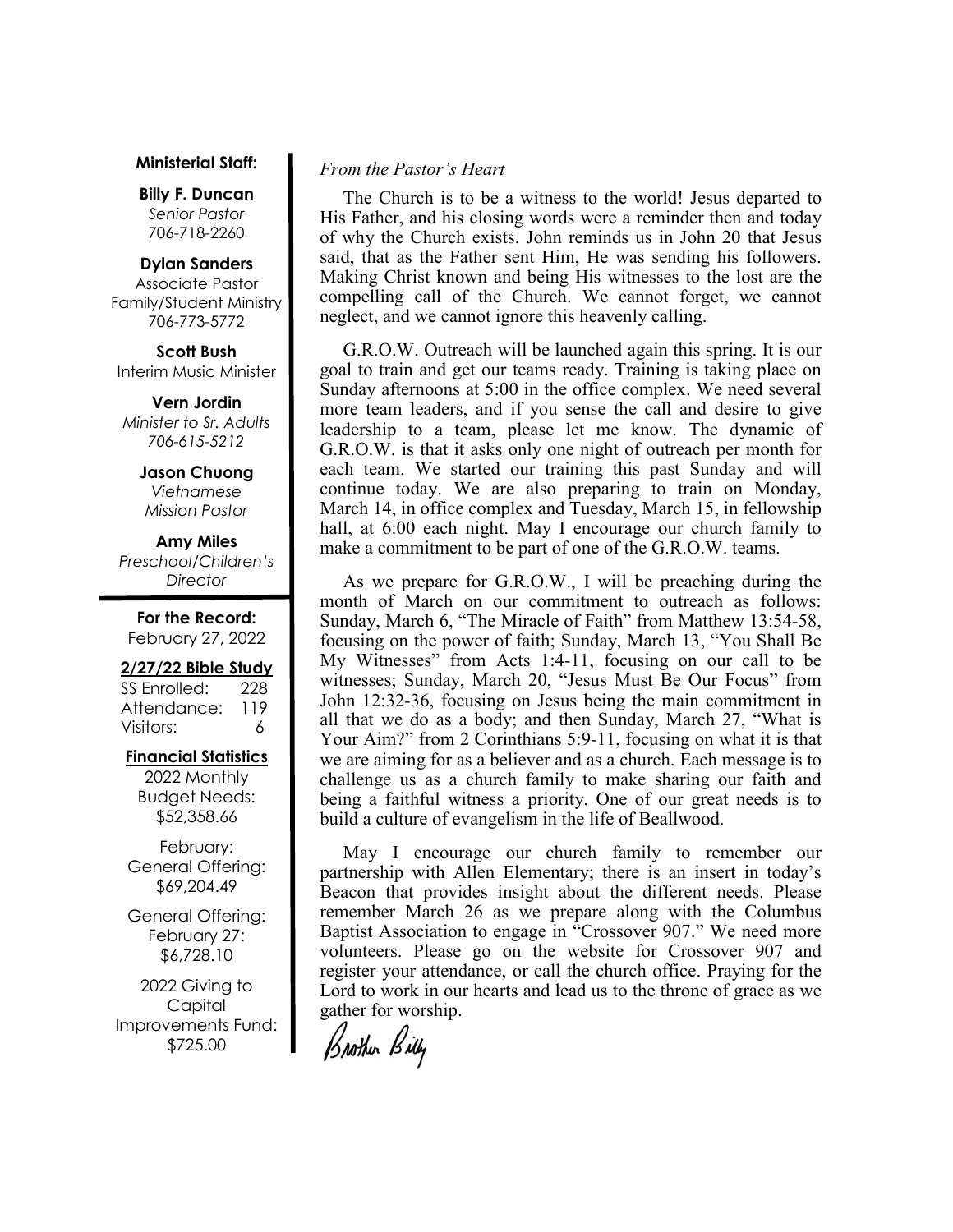## **Sunday, March 6 Schedule**

9:30 a.m. Bible Study

10:45 a.m. Morning Worship Livestreamed on facebook.com/ beallwoodbaptist, beallwoodbaptist.org/watch, or youtube.com/beallwoodbc.

5:00 p.m. Sunday Night Live/G.R.O.W. Training

## **March 6 Beallwood in Action**

Deacon of the Week: Wayne Robinson

S.S. Greeters: Dianne Harrison, Jim Story

Ushers: Mike Benson, Billy Killingsworth, Jim Story

> Sound/Media: Ray Burton, Darlene Cooper

Childcare Babies/Toddlers: Angela Burton, Deb McLoughlin 3's-K: Jay McLoughlin Linda Smith

Monday Counters: Rebecca Graham, Tonia Williams

# **Student Ministry**

Youth S.N.L., *Tonight,* 5:00 p.m.

Core Monday, March 7, 4:30 p.m. (office complex) Theology Study

Youth Midweek Wednesday, March 2, 6:00 p.m.

# **G.R.O.W. Training**

*Tonight* at 5:00 p.m. (office complex) or

Monday, March 14, 6:00 p.m. (office complex) Tuesday, March 15, 6:00 p.m. (fellowship hall) See Bro. Billy for more information

## **2022 Altar Flowers Ministry**

Today the altar flowers are placed by Tommy and Cindy Williams in loving memory of Tommy's mother, Eleanor Williams' on her March 7 birthday.

Be sure to reserve your special date to provide altar flowers. April 10 and several other dates are available. The sign-up sheet is on the main bulletin board. The cost is \$76.

## **Wednesday, March 9 Schedule**

6:00 p.m. Prayer Meeting, AWANA, Youth 6:50 p.m. Choir Rehearsal

#### **Senior Adult Ministry**

Brown Bag Bible Study Thursday, March 10, Noon (office complex) Bring your Bible and bring your lunch

> Sr. Adult March 17 Day Trip Rescheduled to April 21.

## **Family Fun Festival Friday the 11th oF March**

(Sponsored by Caleb's Crew) This is an event for the **Whole** Family!

The **F**estival starts at 6:00 p.m. with re**F**reshments followed by games and awards ending with Bible Jeopardy.

Be sure to sign up with either Margie Pratt or Connie Roberts so we'll know how much food we need.

## **Memorial**

A gift was received for the AWANA Ministry in memory of Marc and Norma Morgan by Glenda Payne.

#### **Daylight Savings Time Begins March 13**

Be sure to move your clocks forward one hour Saturday night.